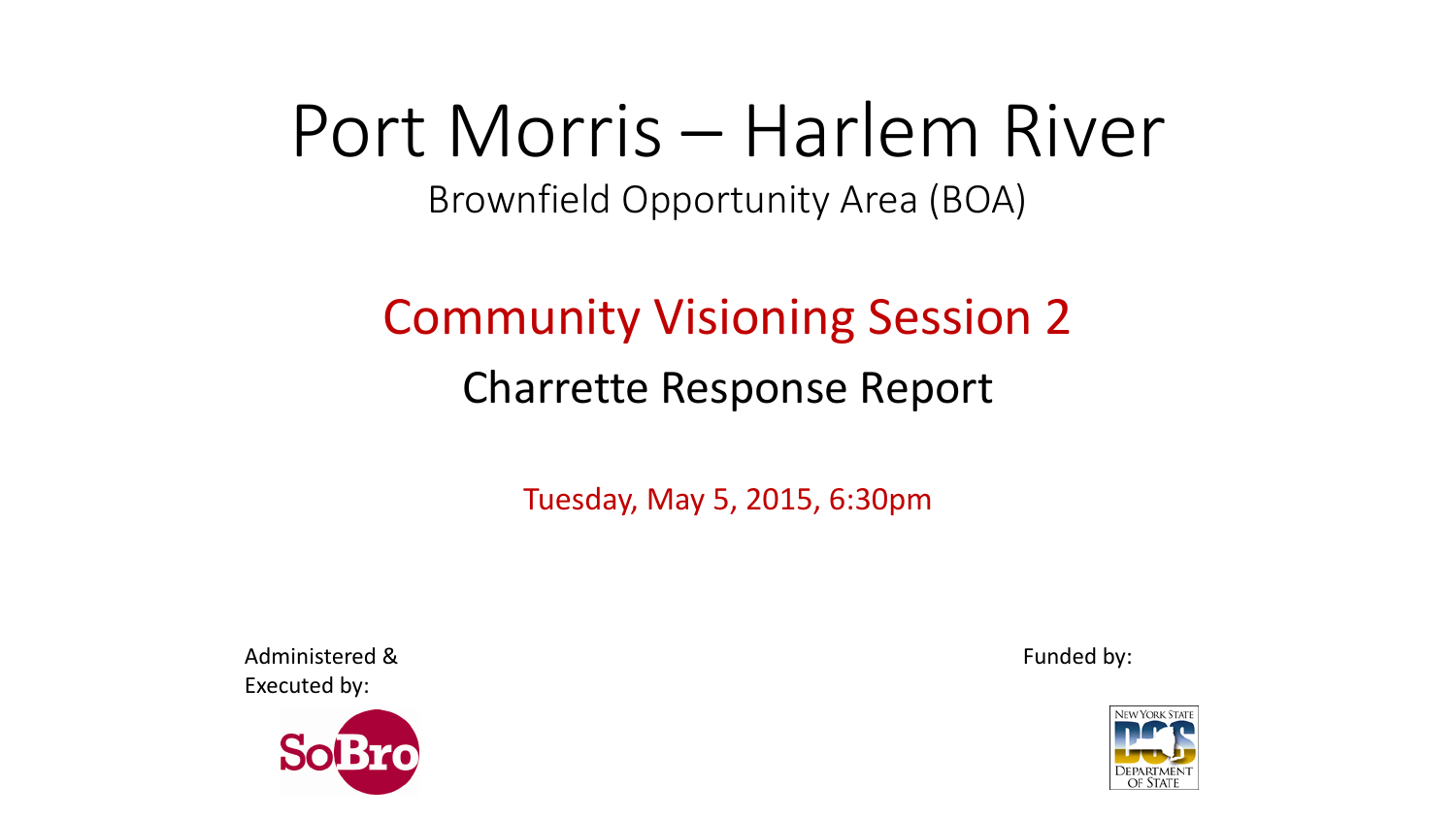# Agenda

#### **Welcome**

- Opening remarks Phillip Morrow, President & CEO SoBRO
- Introduction to SoBRO
- Introduction to Brownfields and the SoBRO BOA Team
- Brief Review of the Port Morris-Harlem BOA Scope
	- <sup>o</sup> Existing Plans and SoBRO Timeline

### **Open to small groups:**

- A) Waterfront (overall concept and needs);
- B) Transportation Group
- C) Open Spaces / Waterfront Access Points
- D) Residential Housing Needs
- E) Commercial and Retail Needs
- F) Manufacturing Needs
- G) Gentrification

### **Reporting Back to larger group**

**\*** *all findings will be summarized and available on the SoBRO website, [www.sobro.org](http://www.sobro.org/), and emailed to those who signed in.*



### **Questions / Discussion**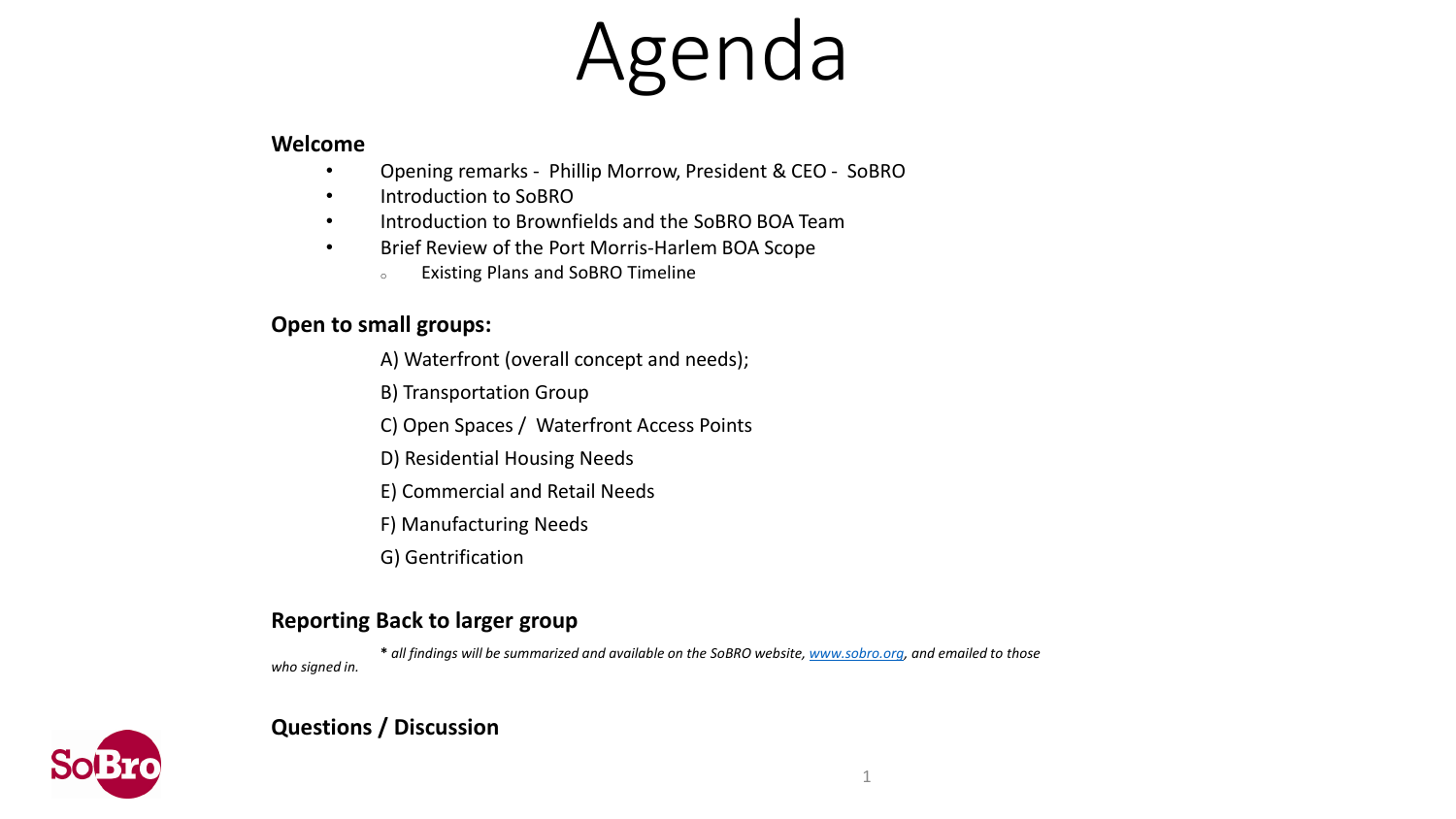### Port Morris – Harlem River BOA Overview to Date

### Phase 1

#### Consultant: MAP

*Visioning Study – maximum development to the right of zoning*

- Zoning, bulk, and massing studies
- Waterfront access and open space
- Climate Resiliency

Product: Phase 1 Study Report

Complete / Release: November 2014



### Phase 2

Consultant: AKRF

*Market and Feasibility Study* 

- Real Estate Development Feasibility
- Economic and Market Analysis
- Transportation Infrastructure
- Marketing to the area

Product: Phase 2 Study Report

Release Date:

May 14, 2015

### Final Report

#### Author: SoBRO

*The Final Report and recommendations will be submitted to the NYS Secretary of State in late July. The Final Report will include Phase 1 and Phase 2 findings, fully developed area plans, community input, and recommendations based on those plans.*

Release Date: Late July / Early August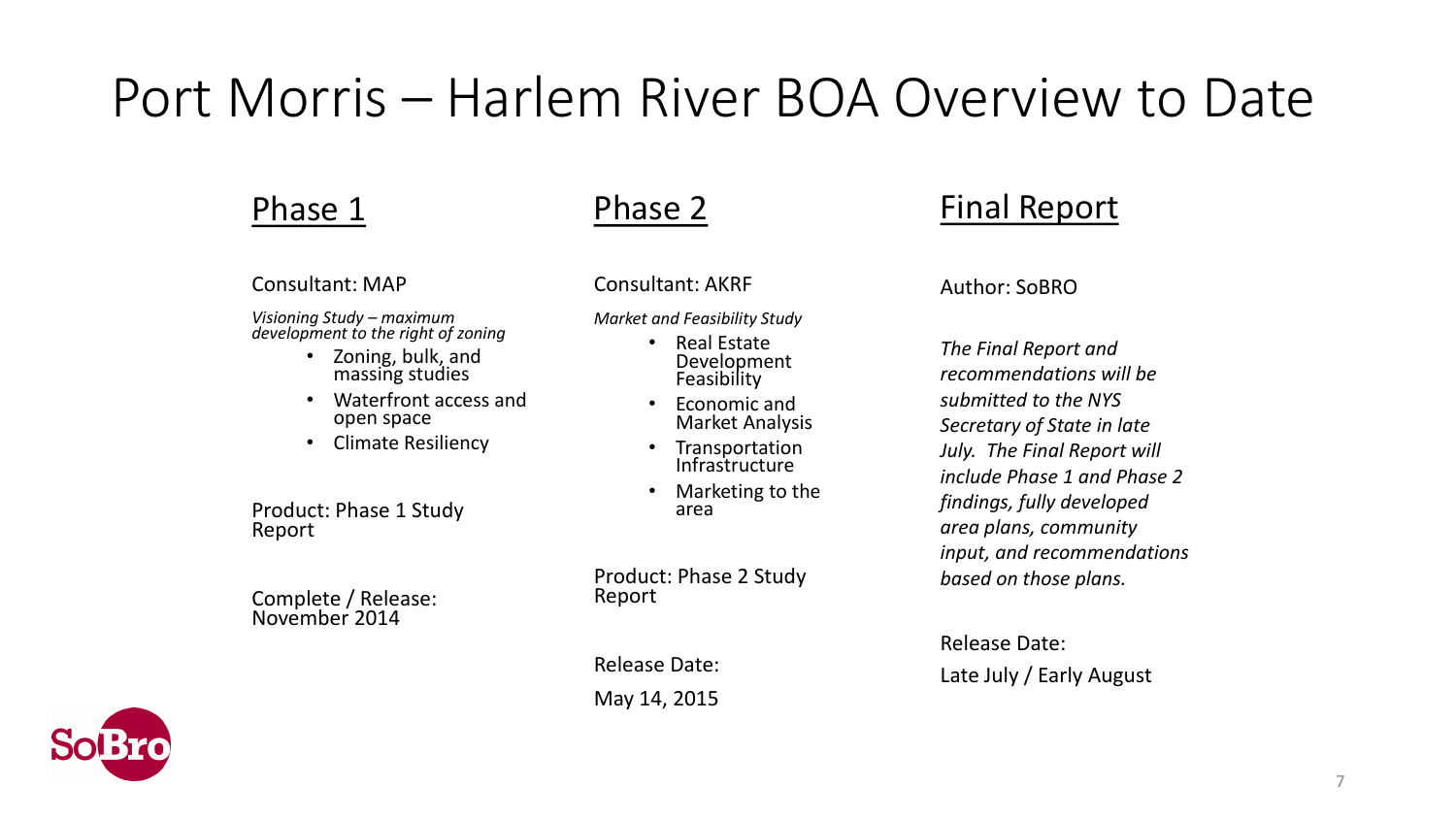# Existing Plans for the Port Morris – Harlem River BOA

- *South Bronx Initiative*, NYC Economic Development Corporation, 2008
	- <http://www.nycedc.com/project/south-bronx-initiative-plan>
- *The Special Harlem Waterfront District*, Bronx Borough President
	- <http://bronxboropres.nyc.gov/pdf/bronx-bp-waterfront-report.pdf>
- *Mott Haven-Port Morris Waterfront Plan*, South Bronx Unite
	- <http://www.southbronxunite.com/p/a-waterfront-re-envisioned.html>
- *Port Morris Rezoning*, New York City Department of Planning
	- [http://www.nyc.gov/html/dcp/html/port\\_morris/index.shtml](http://www.nyc.gov/html/dcp/html/port_morris/index.shtml)
- *Long Term Prospective*  South Bronx, Rebuild by Design
	- <http://www.rebuildbydesign.org/project/long-term-perspective-south-bronx/>
- *The Haven Project*, New York Restoration Project
	- <https://www.nyrp.org/about/programs/the-haven-project/>
- *Plan for the Bronx Waterfront*, City of New York, 1993
	- <http://www.nyc.gov/html/dcp/html/pub/bronx.shtml>
- *OneNYC*, City of New York, 2015
	- <http://www1.nyc.gov/html/onenyc/index.html>

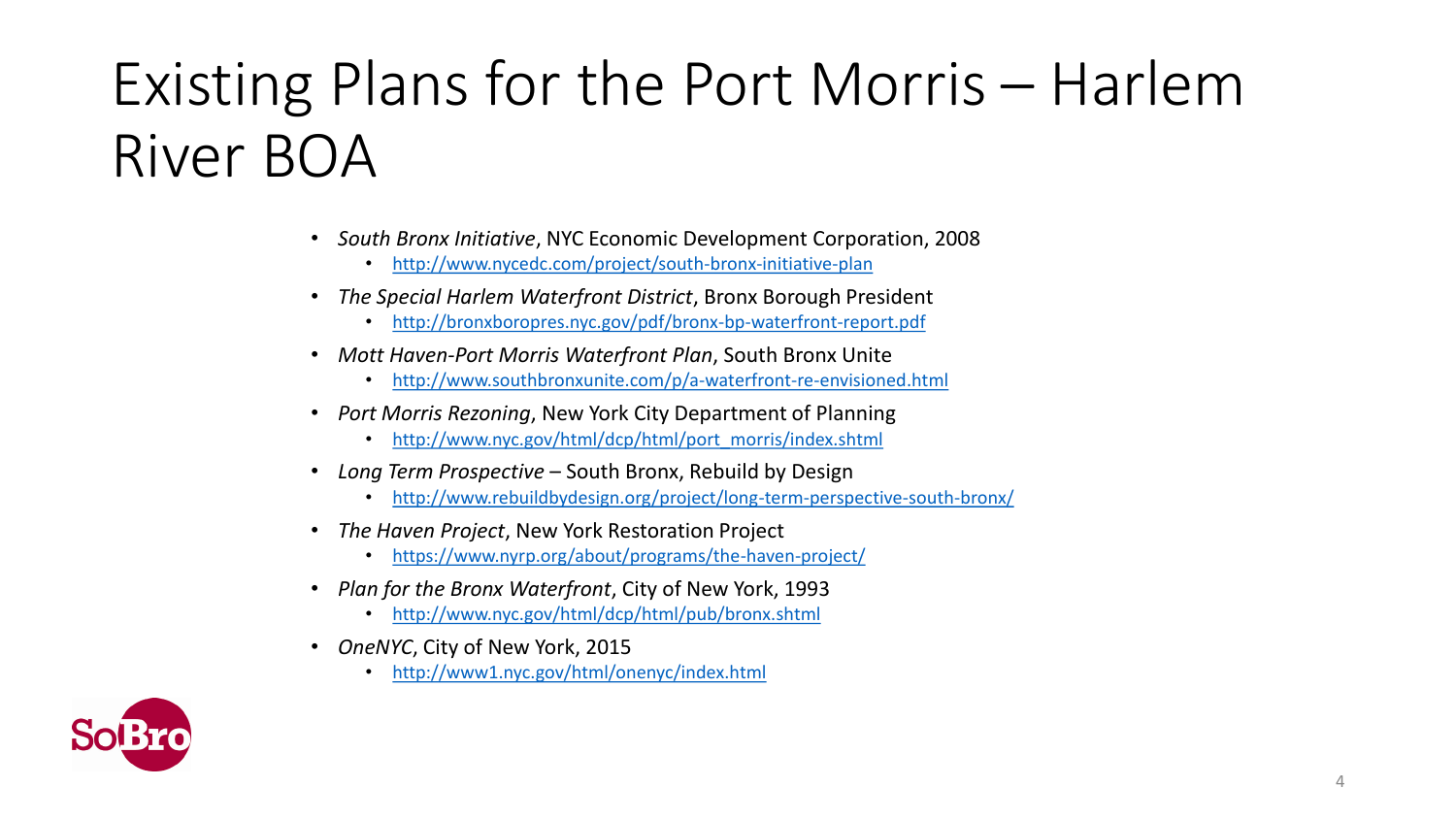# Waterfront (*overall concept*)

### **Challenges**

- Community Access Restrictive.
- Loss of Natural Resources/
- Flood Evaluation
- Safety (Long Term Sustainability)
- Lack of Care (waterfront)
- **•** Sustainability
- Height (Obstruct Views)
- Loss of Culture
- Clear description of uses- creative design
- Urban Design

#### Solutions

- **•** Open Walkways
- "Green Way" Motto- Bike paths and walk trails.
- Proper elevations put in place.
- Well lit areas.
- **.** LDC- Agency oversight
- **•** Transfer Ownership (city) responsible for building and maintenance
- DOT-Access
- **Aesthetically pleasing features, etc.**
- (Active) Community engagement parks/amenities, arts.
- (Public, Private) Recreational- Docks (fishing) and Canoeing
- Cultural Influence

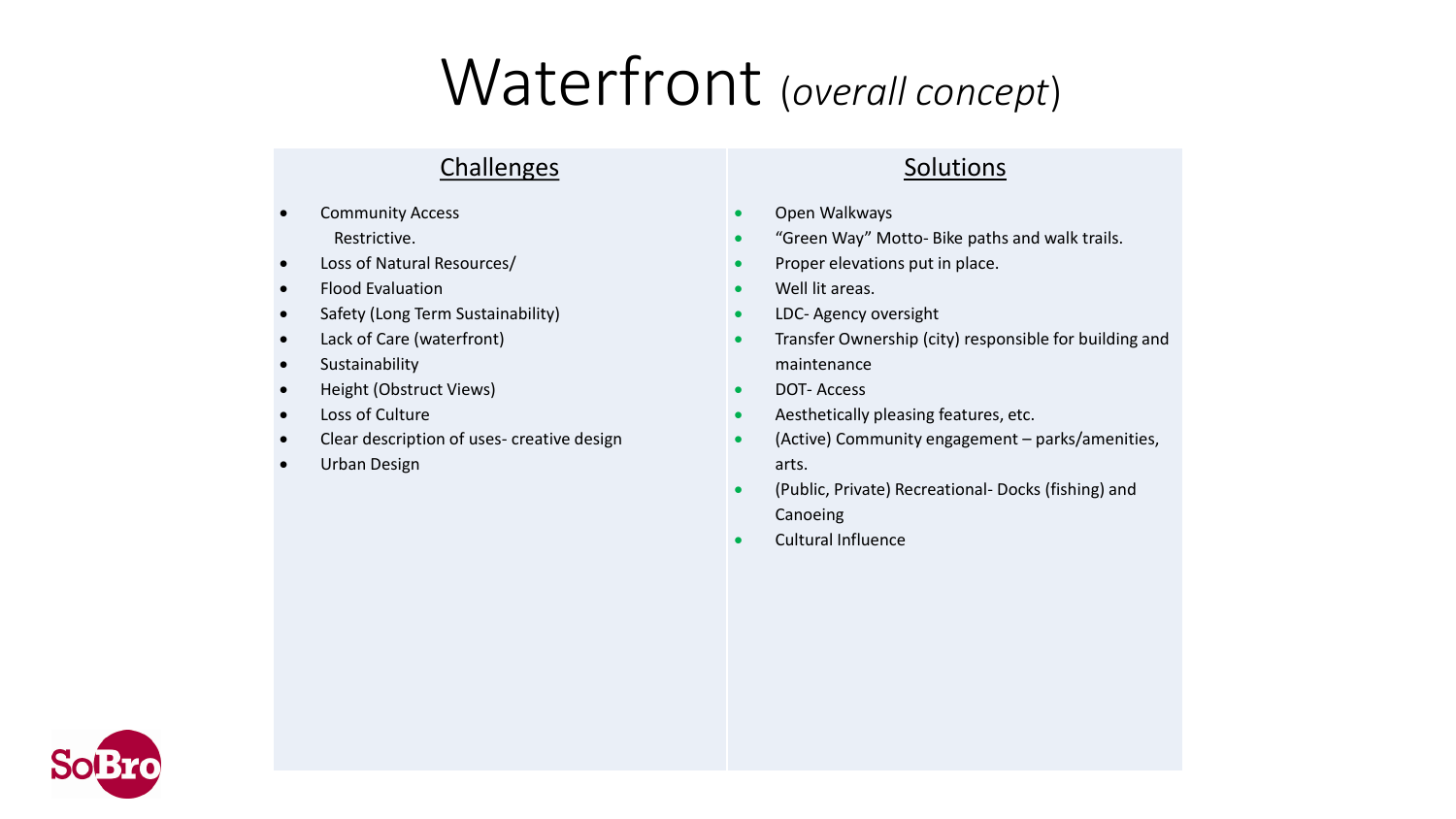# Transportation

### **Challenges**

- Darkness under 87 (Deegan)
- No easy access to greenway / waterfront
- Bridges in need of bike lanes
- Nooks and Crannies under bridges and overpasses
- Freight line
- No cohesive bike friendly area
- Signage
- Parking why no meters on Bruckner Blvd.?
- 87 Ramps near Padded Wagon
- Bridging the Major Deegan
- Bridge repairs
- Bus shelters and benches not enough

### Solutions

- 87 lighting under the Underpass (Exterior St, and 135<sup>th</sup> Street – Third, Lincoln Avenue)
- Clean up parking lot on Lincoln and Third Avenues
- More pedestrian sidewalk bulbs around Exterior St, 149<sup>th</sup> St., River Avenue
- Water Taxi / Ferry Service to Queens, Brooklyn, North Bronx
- **Green Streets**
- Keep rail utilize automated train tech to run Scoot service to connect Yankee Stadium area to Hunt's Point.
- **If manufacturing use smaller fright cars. Utilize for** TOFC as intended
- Use NYRP bike lane plan
- Update signage
- Install bus shelters, benches, and bike racks where needed.

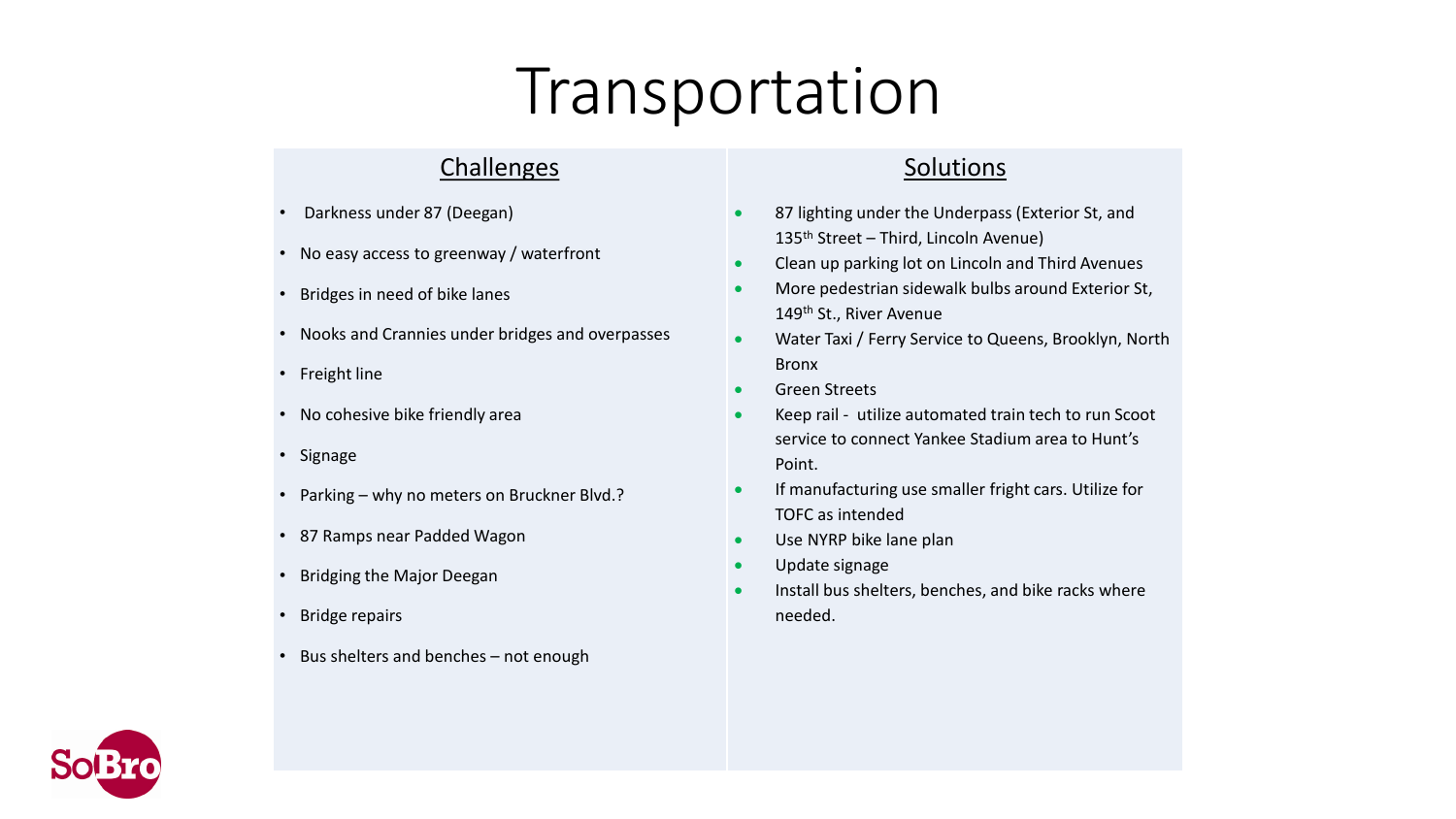# Open Spaces / Waterfront Access Points

- Public parks should not be on the pier they should be continuous in the interior areas
- **•** Piers should all be T-shaped to ensure a public feel
- T-Shaped piers, all elevated (to accommodate rail)
- Bike lane along the piers + on the way to them
- $\bullet$  Public, not private  $+$  as continuous as possible
- Look to encourage SMALL BUSINESSES
- Resiliency measures
- Design: "No Sore Thumb Modern Design"
- Water taxi, ferry access
- Boat Rentals
- $\bullet$  Festivals cultural events on the water
- Community Courts B-Ball / Handball / V Ball / Tennis, etc.
- Require businesses and property owners to contribute to initial build out and ongoing maintenance
- Look at NYRP Haven Project, and Mott Haven Port Morris Waterfront Plan, South Bronx Unite
- **Ensure Land Trust for protection of green space**
- Protect local community gardens
- **•** Promote east/west access on 132<sup>nd</sup> of waterfront to Port Morris East
- NYRP Haven Project

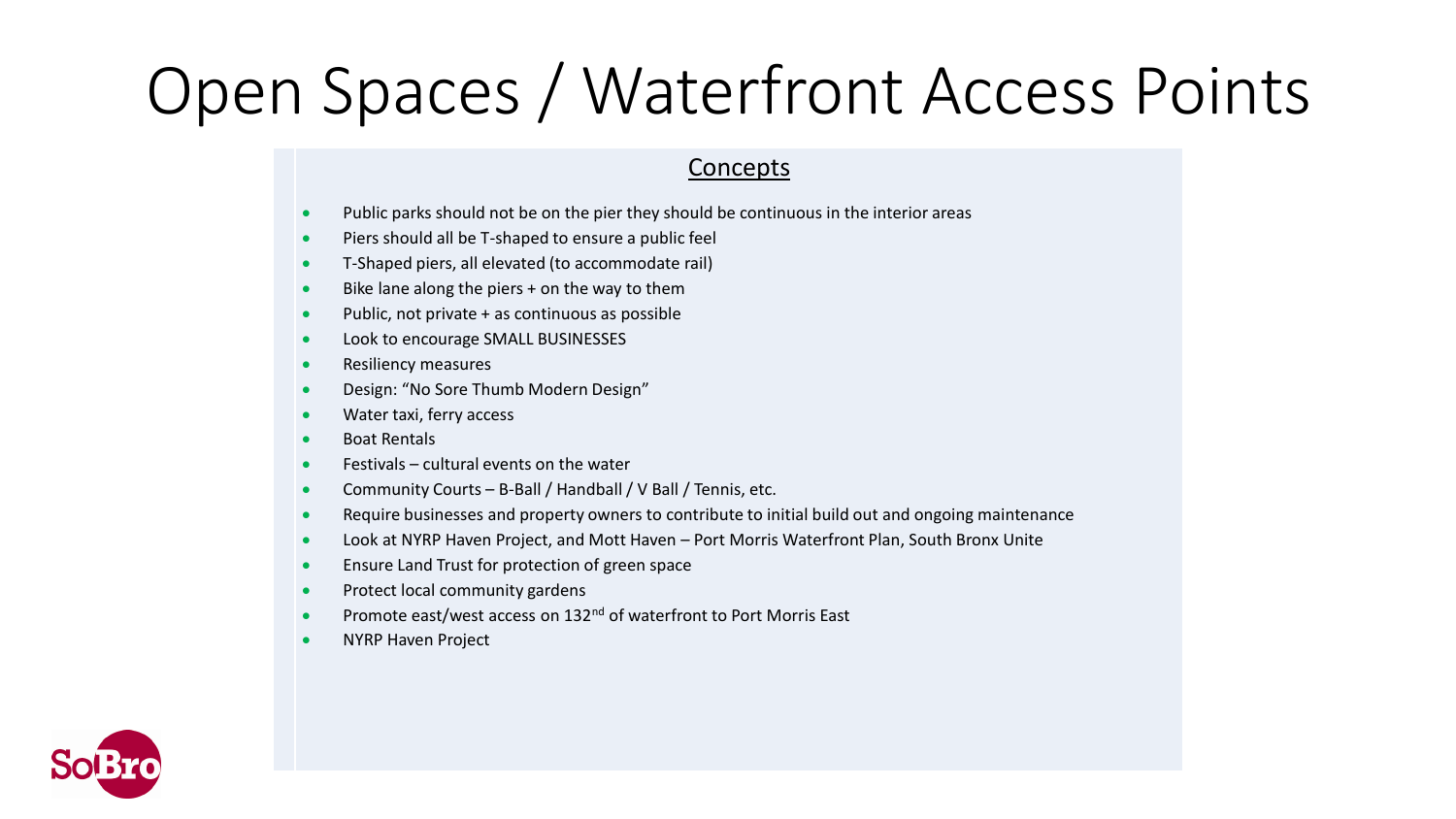# Residential Concepts / Needs

- Low / Middle / Upper Middle Working Class
- $\bullet$  15 / 45 / 50
- Promote mixed housing model
- **Incorporate open space into the development**
- A Property Management Safety + Passive House Movement
- Affordable Co-Ops / Condos to promote home ownership look at UHAB and Habitat for Humanity Model
- **•** Community Facility Space
- Laundry facilities on-site
- 24 hr building security and public space security
- Active design elements in the projects / buildings
- Increase the community preferences to ensure local residents get priority
- Mix-use stores, businesses mixed income
- **•** Green Carts
- Roof deck space roof recreation
- Public plazas and programming
- No gated community developments no vi verde
- Limited equity home ownership Amalgamated Co-Op Model to control profit and speculative investments

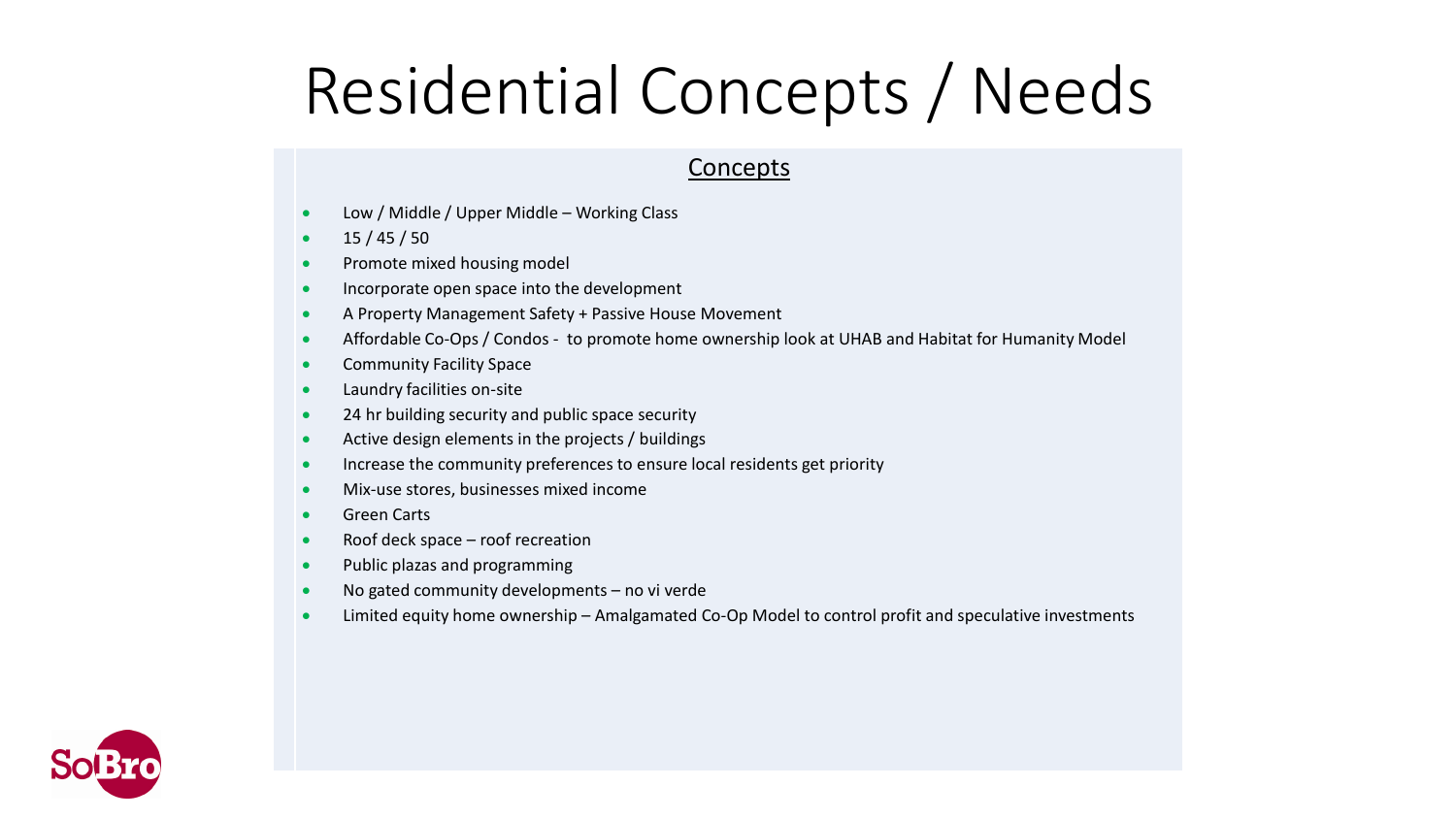# Commercial & Retail Concepts / Needs

- Use the Mayor of Jersey City's model to balance big box and smaller independent stores
- Create areas or zones for big box retail and also define what big box retail is.
- Is big box retail a Trader Joes? An IKEA? A Walmart? A Target? Specify retail needs
- Increase small business programs to allow independent stores to compete with other retailers (Rent reduction subsidy? Incentives?)
- Look at what other areas did best practices not just in NYC or the US, but around the world
- Restaurants on the waterfront
- No big box on the waterfront
- Zone designation for Big Boxes
- Outdoor retail market like Arthur Avenue, Flatiron Market, or the Brooklyn Flea
- Allocate a substantial portion of commercial space for local and social impact businesses with tiered railways, e.g People's Market, Oakland, CA

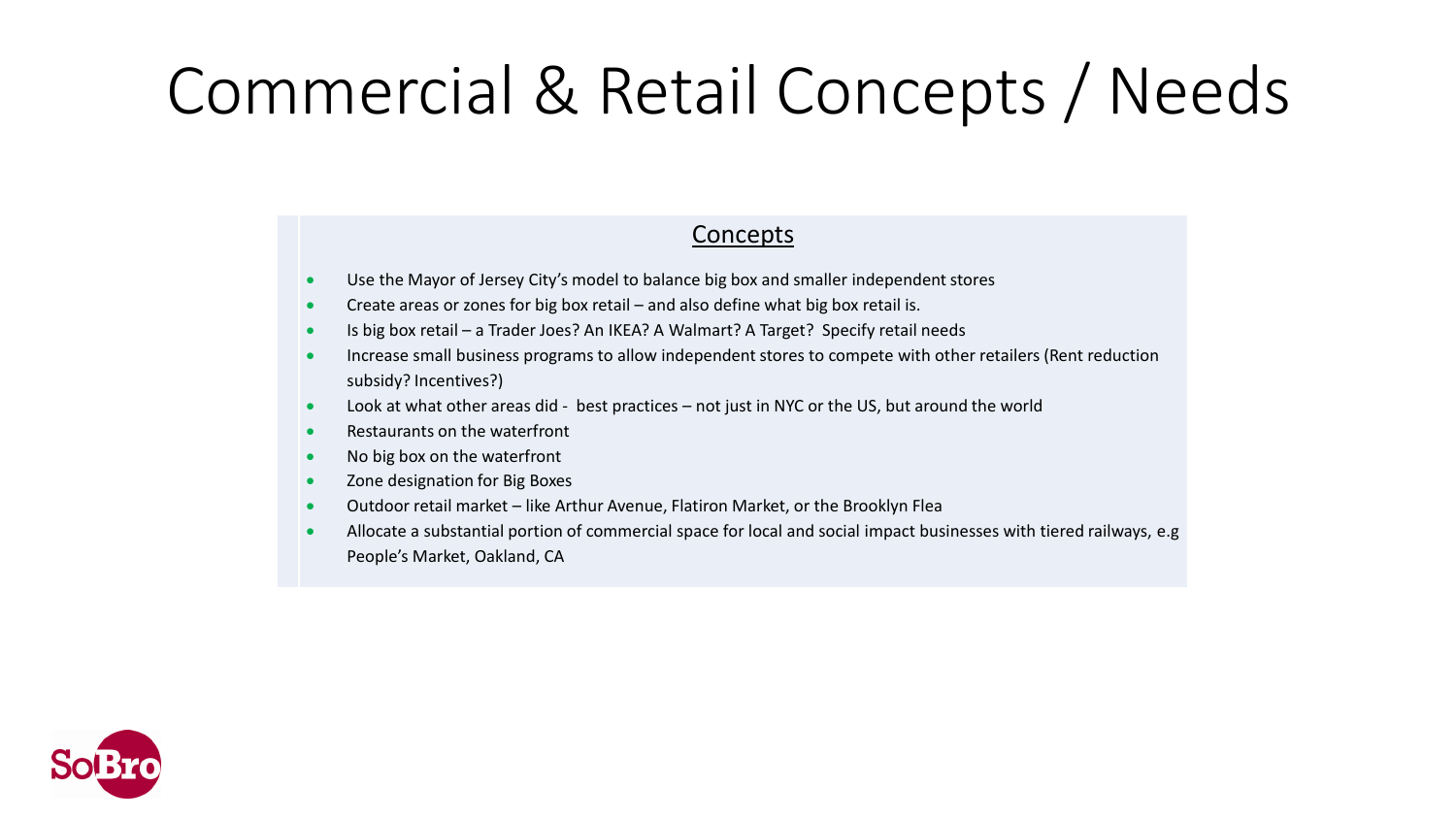# Manufacturing Concepts / Needs

- Use Pratt Study and see where we can relocate businesses that may be priced or zoned out
- **•** Green City Model for procurement
- Union Jobs in the IBZ
- NYC incentives for MWBE / MBE
- A plan to balance industry and residential development
- Protect manufacturing jobs
- Study employee profile on existing manufacturing industrial lots, and extend job training services for any people unemployed resulting from development.
- Develop partnerships with Dept. of Labor

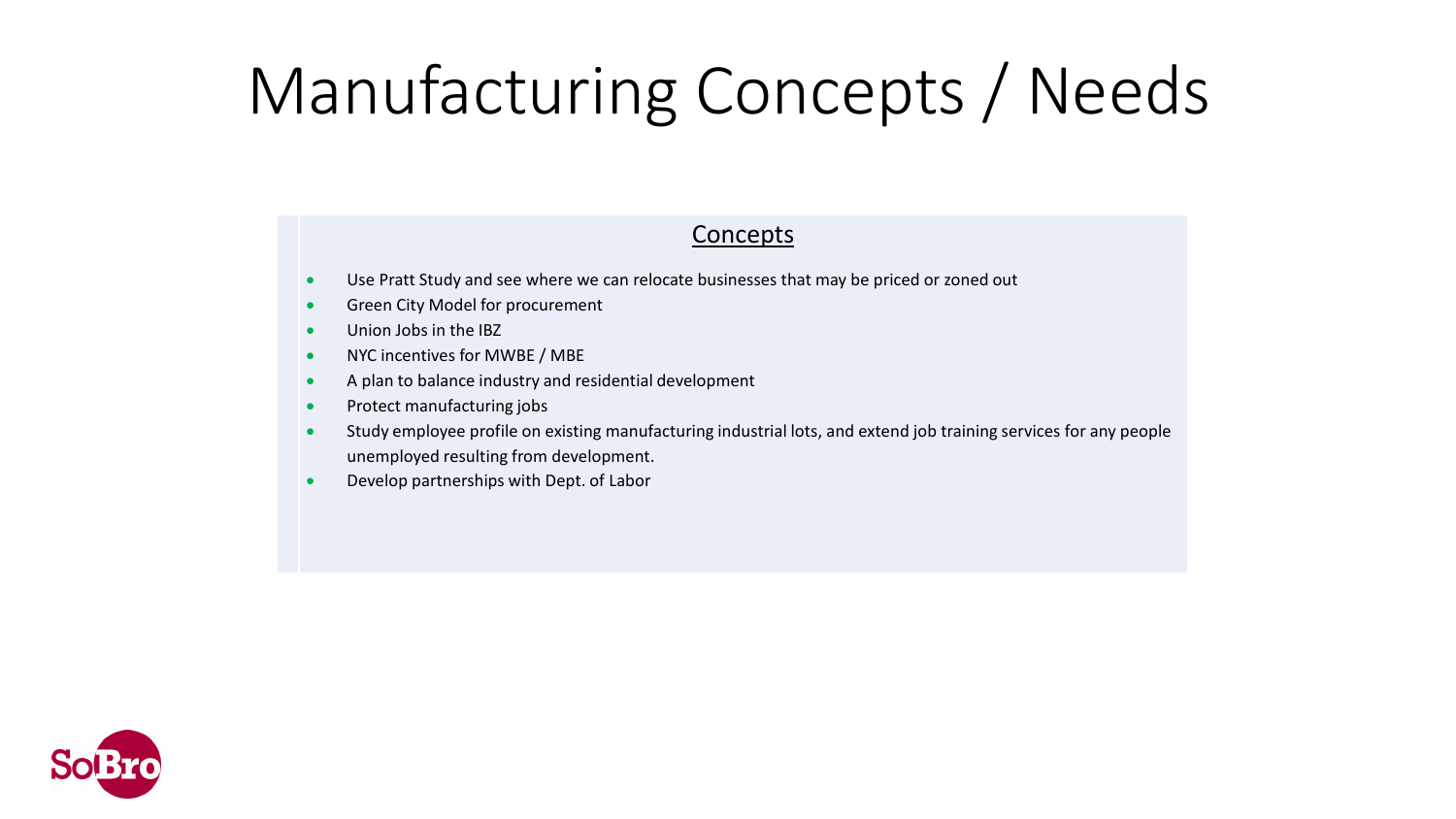# Gentrification

### We need to define Gentrification – what is it?

- Developments which push residents out
- Remove structure of working class/property owners, middle class
- Mass removal of population
- Primary and secondary displacement
- Destruction of neighborhood culture
- Residential clause to look for housing

#### Is gentrification good or bad?

• You can't ask that question – it's not objective; there are elements which go both ways

| Good                                                                                                                                                                                      | <b>Bad</b>                                                                                                                                                                                                                                                                        |
|-------------------------------------------------------------------------------------------------------------------------------------------------------------------------------------------|-----------------------------------------------------------------------------------------------------------------------------------------------------------------------------------------------------------------------------------------------------------------------------------|
| • Brings jobs, higher quality and paying jobs<br>• Amenities<br>• Better transportation<br>• Improved infrastructure<br>• Influx of middle income earners<br>• Increased voter population | Taking land<br>$\bullet$<br>Don't decide fate of the community<br>$\bullet$<br>Low wage retail jobs<br>$\bullet$<br>Outsiders making development decisions<br>$\bullet$<br>Police targeting members of the community<br>$\bullet$<br>Loss of cultural identification<br>$\bullet$ |
|                                                                                                                                                                                           |                                                                                                                                                                                                                                                                                   |

#### **Solutions**

- Anti Harassment Zoning to Protect Residents
- 20% of new residents must have a history of living in the Bronx
- Art and Community Centers
- Free recreational and open space
- Home ownership
- 100% of community housing to be affordable
- Re-evaluation of current AMI
- Community land trusts as housing option
- Creation of land bank for tax liens

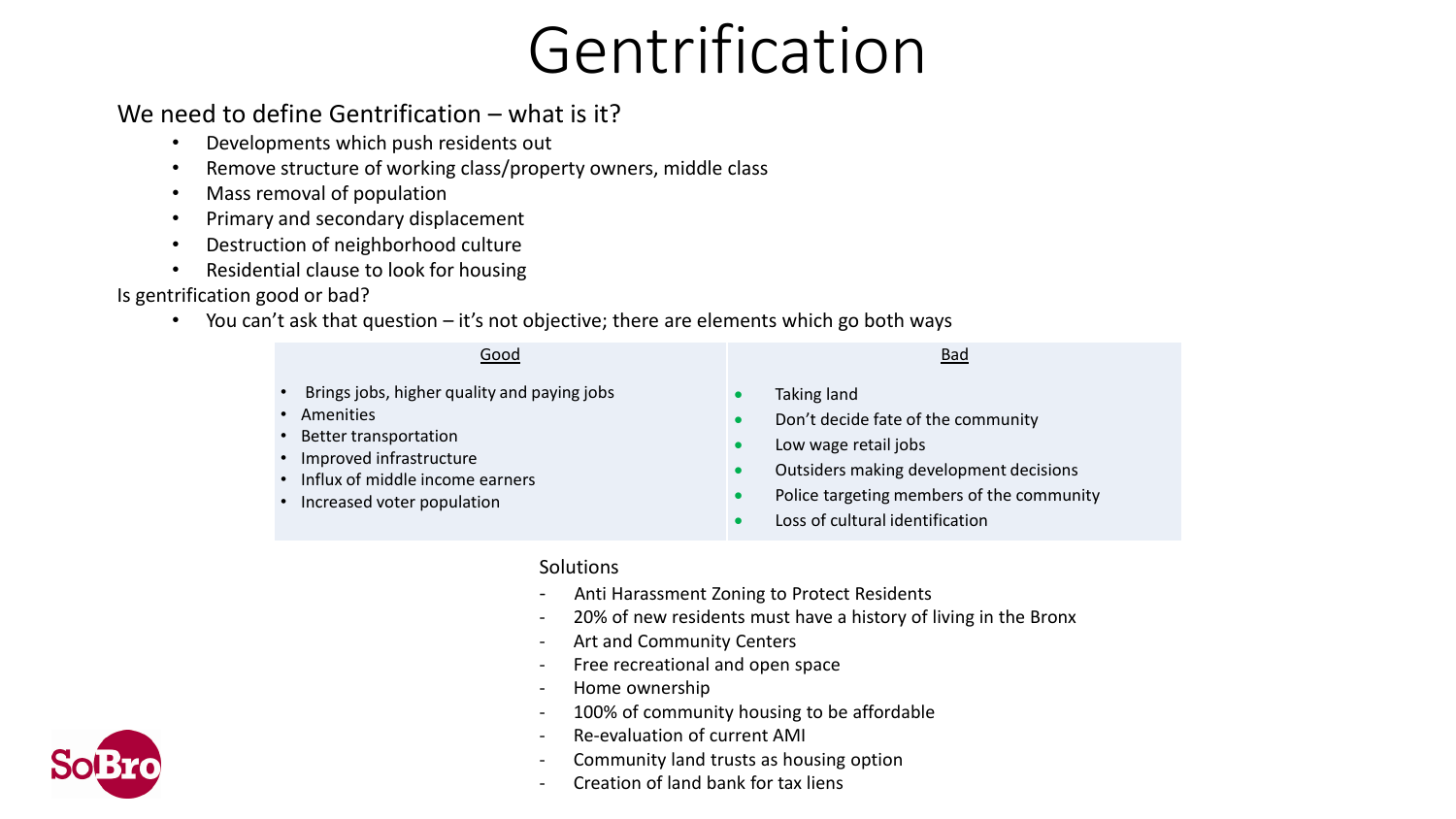## **Discussion**

- How can we prevent the tale of two cities happening with the Deegan Expressway being the divide?
- How can we make sure that the housing being built is affordable?
- Why are there not more people from NYCHA housing present at the meeting?
- How can the discussion be directed towards solutions?
- How can we engage more non-English speakers?
- What is being done to protect businesses in the area?
- How can we make sure we leverage the attention of elected officials?
- What resiliency measures are being taken?

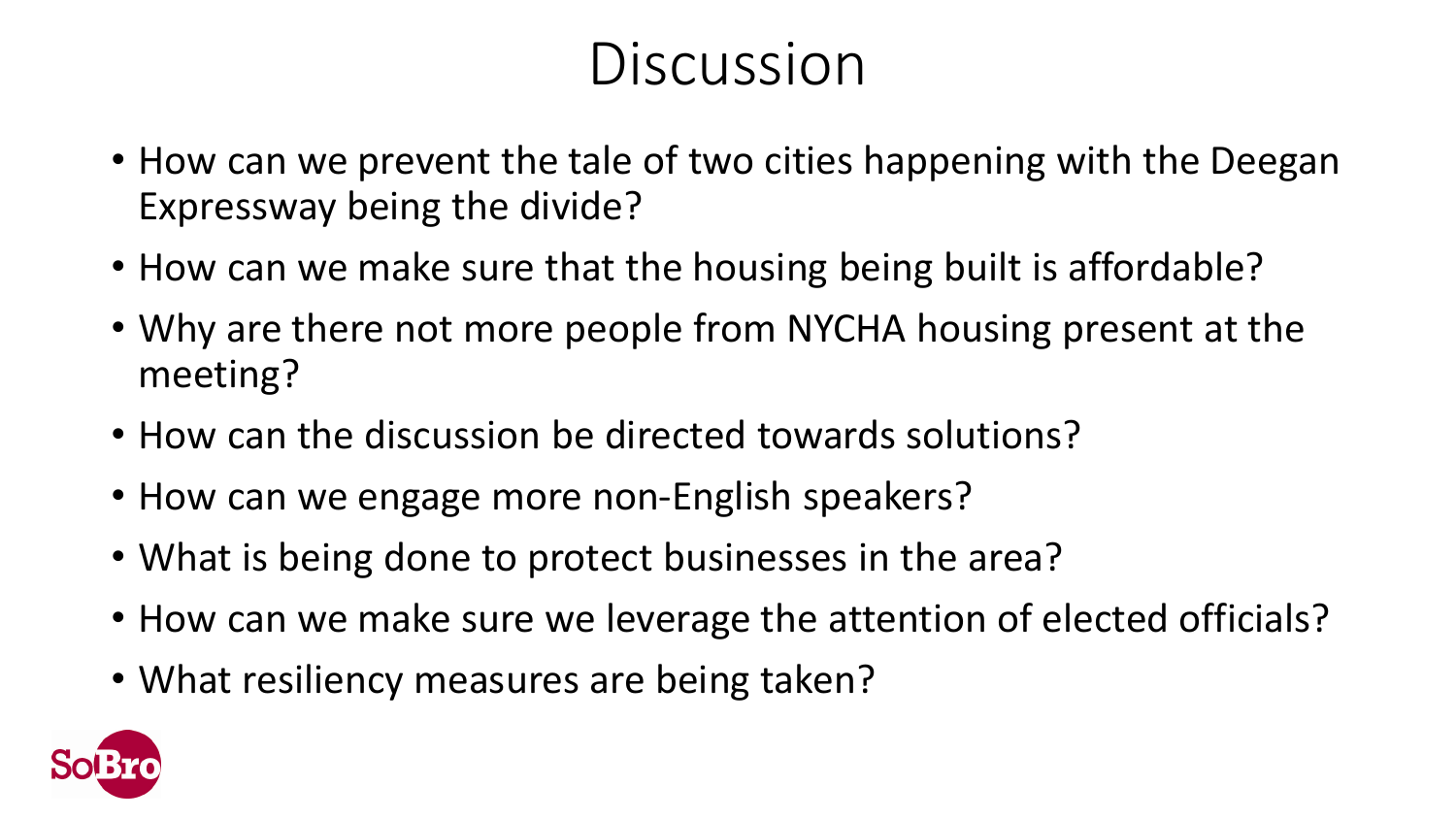## SoBRO Next Steps

- The June Community Visioning Study, pending approval from NYCHA, will be in Mitchell Houses' Gym. If that is not available it will be in a local community center or school.
- The next meeting will *not* be in the charrette format, and will include a roundtable discussion and substantial Q & A focused on solutions
- SoBRO has created a Harlem River-Port Morris BOA Community Work Group
	- The following individuals have agreed to participate
		- Vanessa Villanueva
		- Eric Bell
		- Daniel Dupree, The Greater Universal Community Development
		- Mychal Johnson
		- Linda Ortiz
		- Sam Brooks

### • SoBRO will increase cultivation of community members from NYCHA by:

- Engaging with Resident Association Presidents
- Increase face-to-face invitations
- Holding a visioning session in NYCHA housing or very near to it
- Flyering NYCHA buildings and zip codes 10454 and 10455
- Work with business owners to post large scale announcement posters

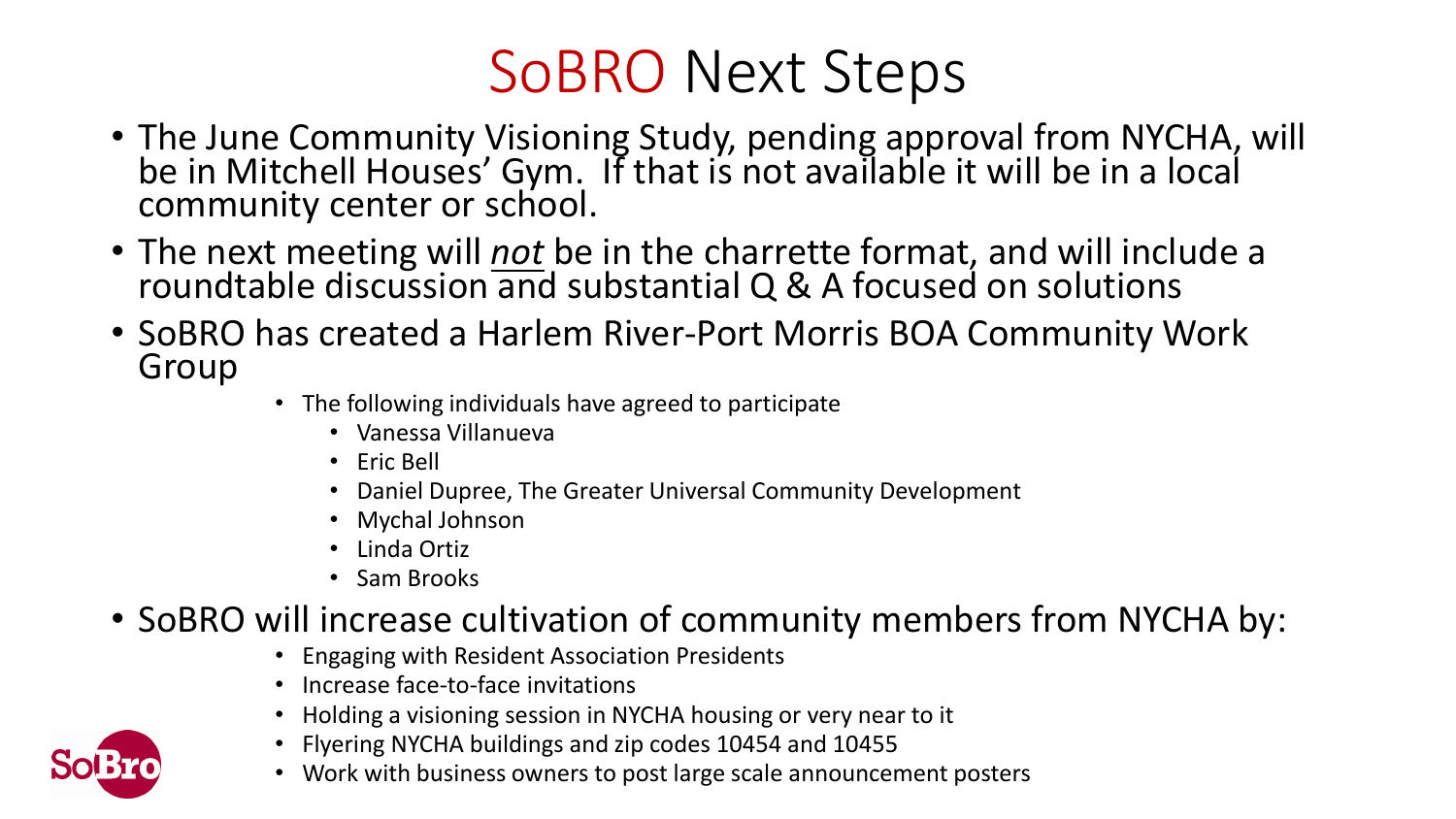## SoBRO Next Steps

- Modify surveys and edit Spanish translation
- Continue to promote outreach via social media
- Engage local churches, and organizations to promote the next Visioning Session
	- Possibly use a robo-call method
- Ensure that the free public housing wireless signal from SoBRO's Venture Center is working at full strength and accessible
- Encourage more members of the community to communicate the date of the next Visioning Session by word of mouth, and door-todoor asks